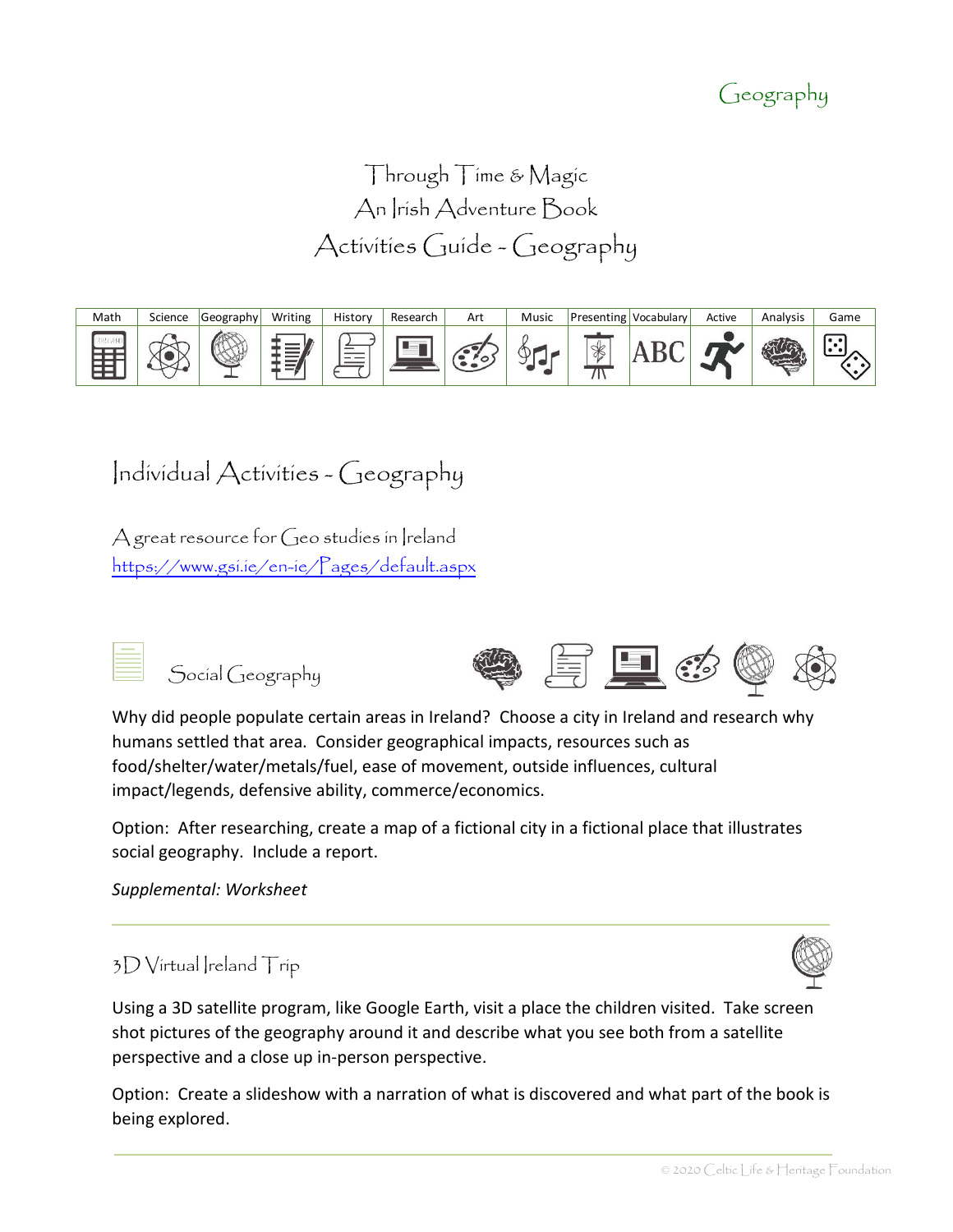#### Individual Activities – Geography, cont.

#### The Life of a River

Choose a river in Ireland and do some research on how the river is born, what/how it becomes a river and how/where it ends. Report findings.

Quick overview:

<https://www.thoughtco.com/rivers-from-source-to-sea-1435349>

Options: Draw a picture and label the stages

If living in an area where there are rivers, travel to each stage of a river – can be the same river or different rivers.

Glaciers

Create a 3D example of how a glacier carves out a valley

o or draw a picture, or create a model with rocks/soil and "snow" simulating how a glacier moved the soil

Quick view on glacier carving: <https://www.dkfindout.com/us/earth/glaciers/how-do-glaciers-change-land/>

Go on Their Adventure



Choose one or more days of the adventure. How far did they travel each night? Calculate distance and time in four ways: by foot, car, bird, plane. For each consider:

- Terrain
- Speed of travel
- Rest needed and for how long
- Access to water/food
- Speed limitations either by law or physics

*Supplemental: Worksheet*



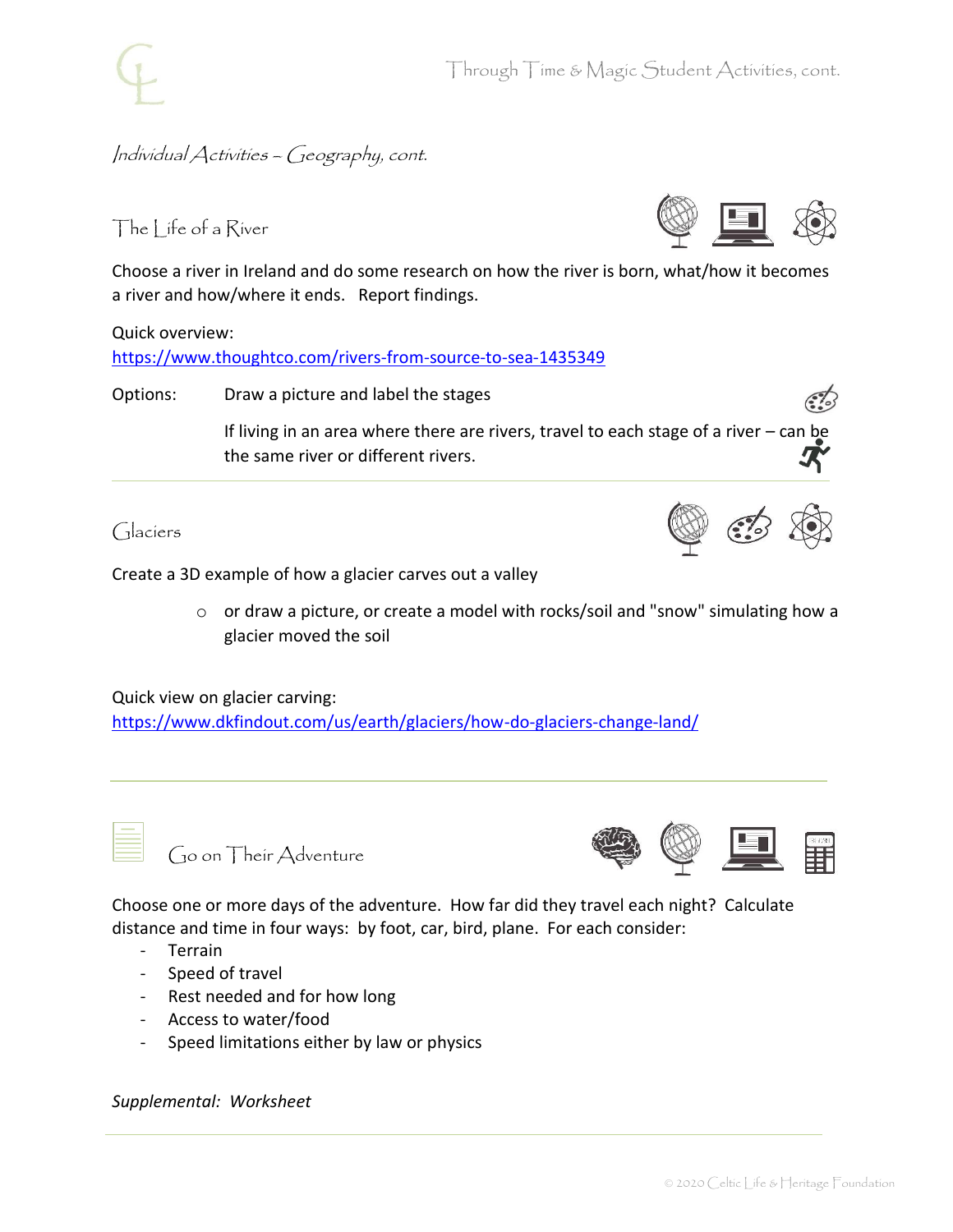#### Individual Activities – Geography, cont.

Rain and more Rain



Research why it rains so much in Ireland and write a report with findings comparing to local weather and inputs. Include:

> o How does the geography effect the climate in Ireland? Include pictures/drawings.



- o How does the geography effect the climate locally? Include pictures/drawings.
- o What are the differences/similarities in Ireland vs. local?

Overview of geography weather effects <https://sciencing.com/factors-affecting-weather-climate-5270471.html>

Option: Use Google earth cloud layer to see how clouds have moved for the past 24 hours. Look several days in a row or for a few weeks to track what happens.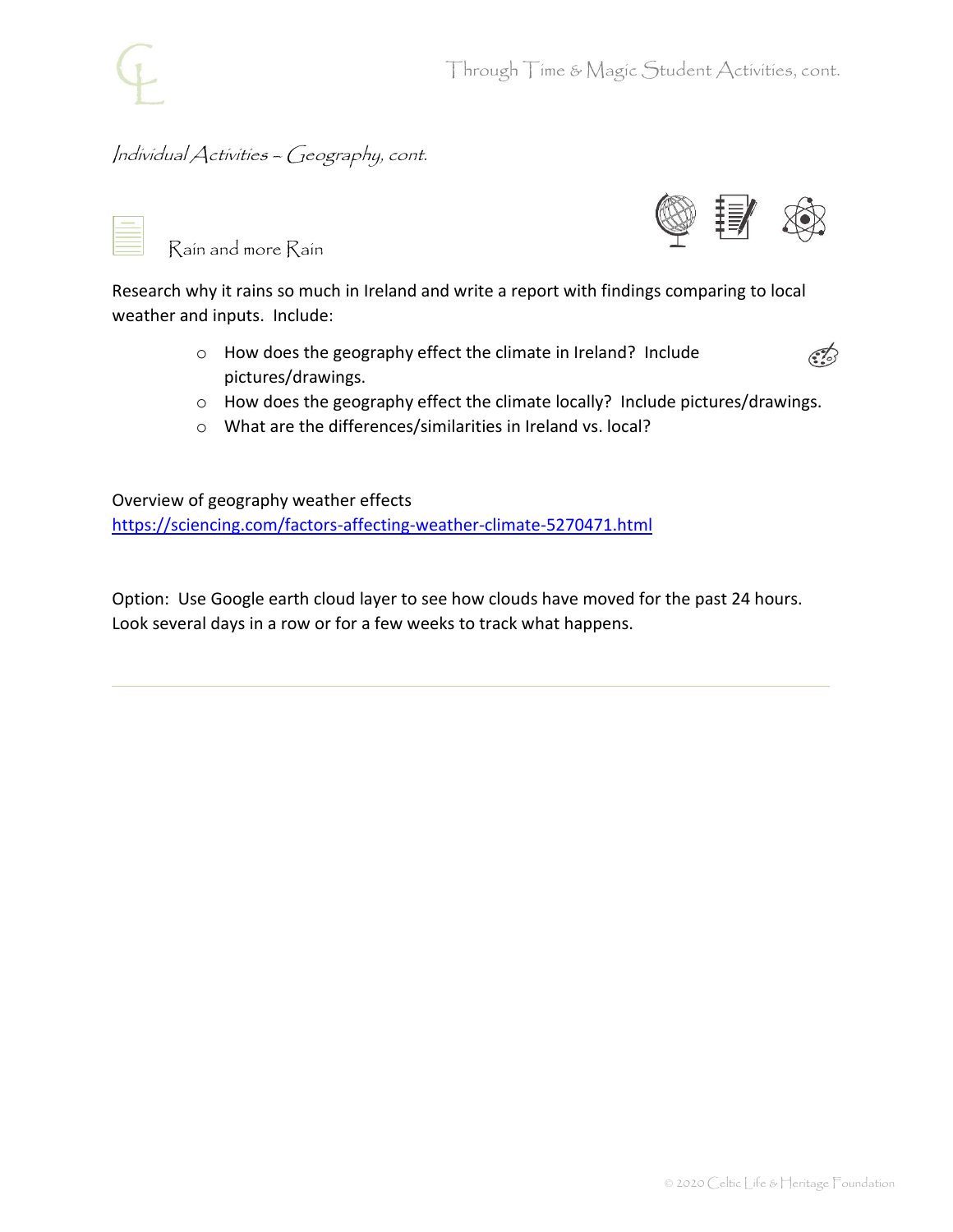## Small Group Activities - Geography



Ireland Geography Game



Kids draw a card from one of the type: Water, Mountains, Beaches/Forest, Provinces/Cities, Other. Then draw on the map the location of the card they drew. If they know off the top of their head, they get one point. If they look it up (internet, book, family photos, etc.) they get two points. If they do not look it up, and another player challenges the location: if the challenger is correct and the player is incorrect, the Challenger steals the card and gets two points. If the challenger is incorrect and the player is correct, the player gets two points instead of only one.

Play continues once all four provinces have been identified. Whoever has the most points wins.

Option: Students can add cards.

*Supplemental: Printable game board and cards.*



Marketing Agency

Group creates a marketing brochure or commercial about natural places in Ireland to tour. They can choose from the list or find new places. Number of tour stops must equal number of students in the group. Create a brochure, presentation or video commercial to entice customers to go on the tour. Include pictures, description of each tour stop, background/history of each location and a marketing slogan. Share with the class.

Option: Each group presents their marketing to the class, or places their brochures in a holder for the class to review. After seeing every trip, each student gets "money" and chooses which place/trip they will tour. They cannot purchase their own trip.

*Supplemental: List of example tours and places to choose from* 



**@ 里 - 19**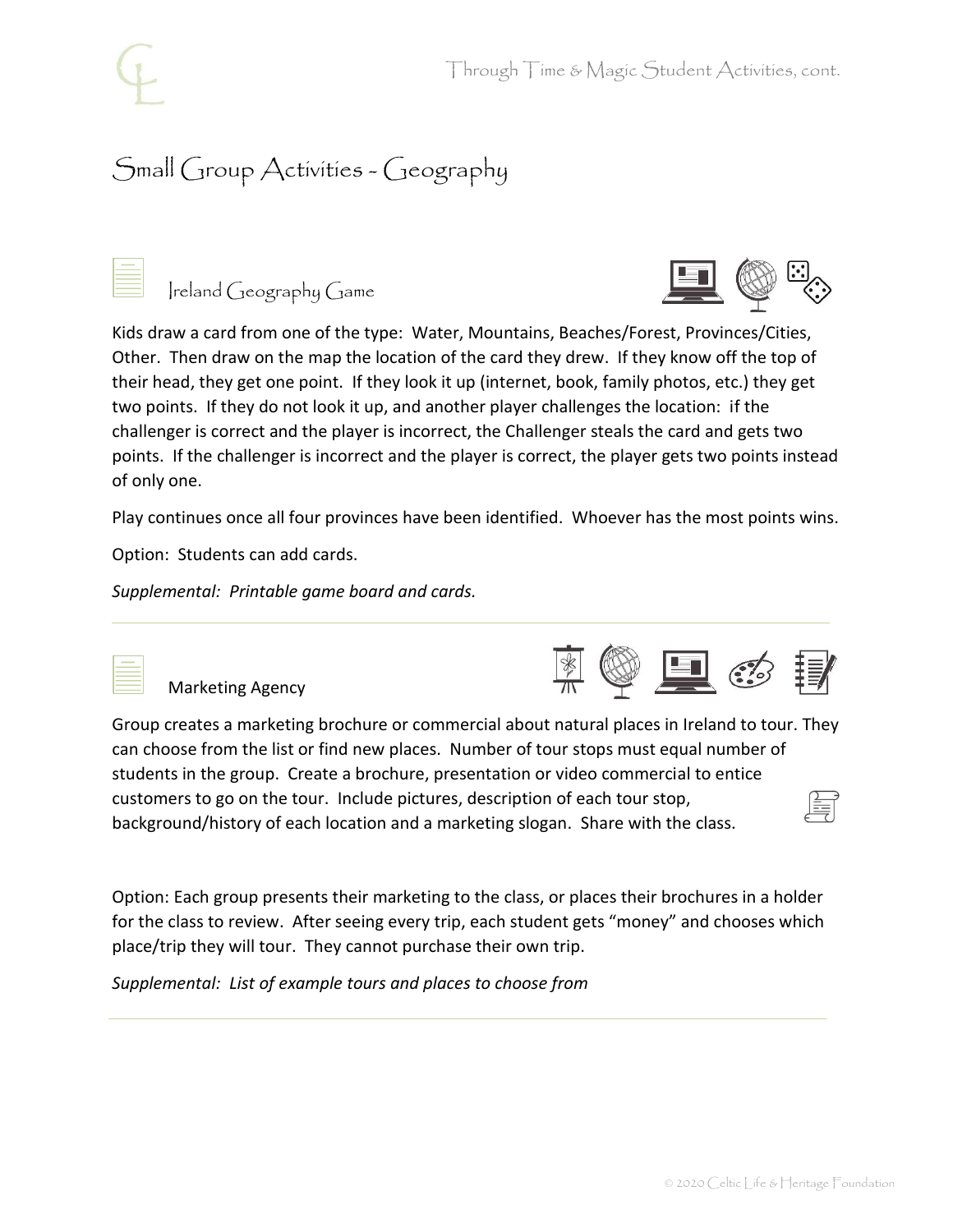# Entire Class Activities - Geography

Relay Race



(each student must have computer and internet access for prep work. For the race, must have access to the internet and one computer/tablet for each team or do virtually, with each student having access to their own computer/tablet)

Divide the class into equal teams. Give every student a copy of the race course for study prior to the race. They will need a computer/laptop and internet. Each student researches each stop for each leg of the race using virtual mapping with street view and photos (like Google Maps/Earth). On the day of the race, draw out of a hat, or roll dice to determine which student runs which leg of the race (so all students research all areas prior). All teams start at the same time or use a timer to capture each leg of the race. Using virtual mapping (Google Maps/Earth) all racers running Leg One start at Beltany Stone circle. Each racer travels along the race route taking pictures/screen shots of items on the list labeling each place. At the hand-off point, the first racer takes a picture of the location and "hands-off" the race to the next racer who runs Leg Two. Race continues with a hand-off between racers. Each racer must take a picture of the hand off point as well as the various stops along the race route.

The first team to complete the race, with all labeled pictures, wins. Race can be completed in real time with everyone together, or be timed by student and the time added together.

*Supplementals: Race Route, Overview, Key (25 pages total)*



Ireland Tour Booths



Divide the class into six groups. Each group either picks or is assigned two of the tour areas from the list provided. Each group researches information and creates a tri-board presentation to include map location, multiple pictures, background/history of location, etc. Each booth also creates o ruses a premade stamp for the tour. On the "tour" day, each group sets up their booth on a table or desks pulled together. Half of each group stays with their booth the other goes on tour.

Using the supplemental (print enough for each student to complete for each booth), each student travels to every booth and collects information to include on their sheets. The booth students stamp the page of the visitors. Once all students have had a chance to visit all booths, switch: the students that manned the booth now get to tour.